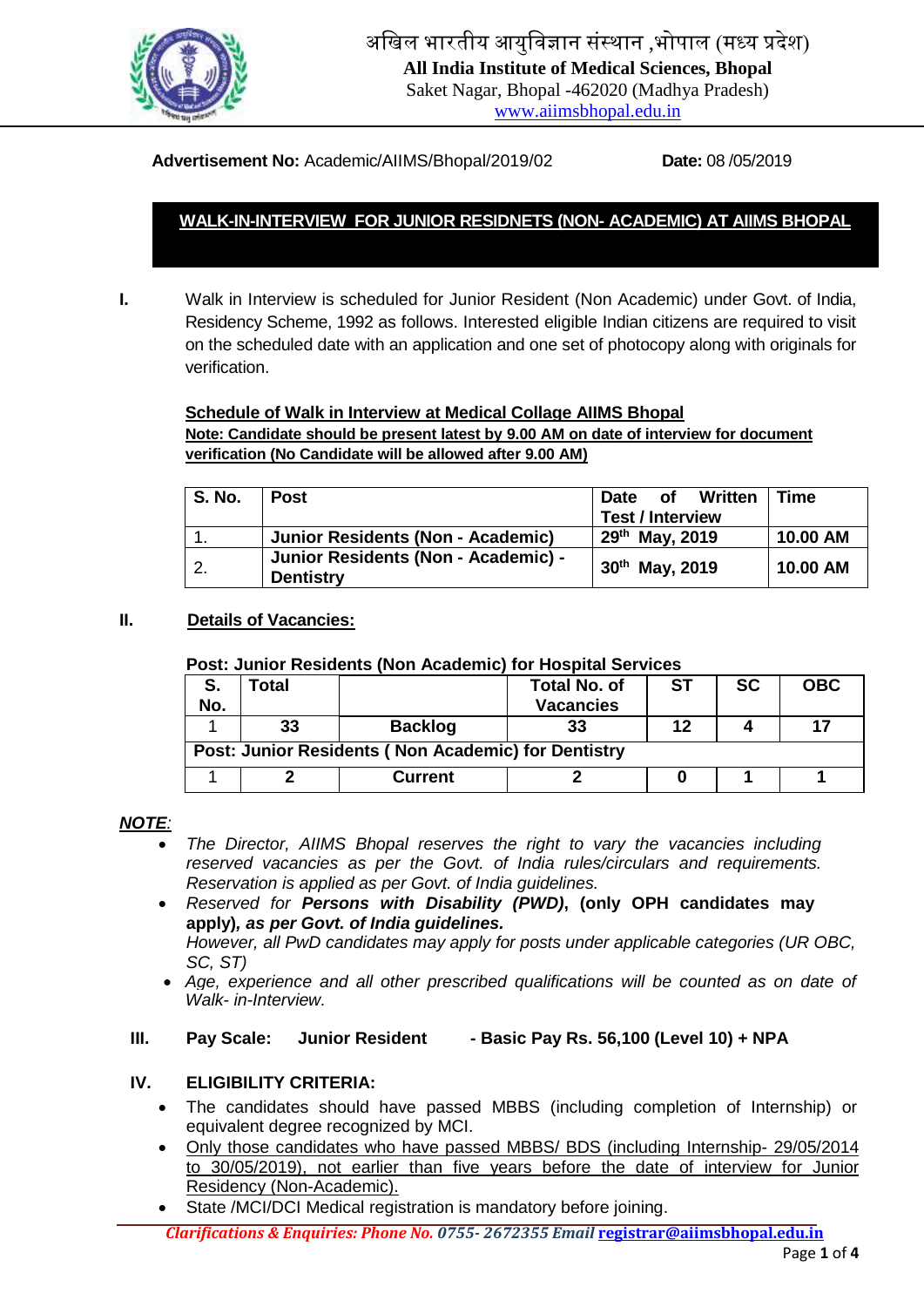- Those who had joined Junior Residency (Non-Academic) at the AIIMS Bhopal and whose services were terminated on account of unauthorised absence or any other disciplinary/ground, will be ineligible to be considered for these JR (NA) post even if they otherwise qualify.
- Experience in Army Services, Central Health Services, Private Nursing Homes and Private Practice will be taken as equivalent to Junior Residency (Non-Academic).
- For all eligible candidates, maximum two terms\* are allowed. AIIMS Bhopal graduates will be allotted post on preferential basis. Candidates who have already done 2 terms<sup>\*</sup> of Junior Residency (Non-Academic) either at AIIMS or outside will not be considered. \*Term of JR (Non-Acad.) is 6 months, if any one join and leaves at anytime it will be counted as one term irrespective of duration of work. For each term, the candidates required to submit his/her application separately.

## **V. Upper Age Limit for JR only as on the last date of Interview:**

Upper Age Limit: 30 years, relaxable for Scheduled Caste, Scheduled Tribe candidate up to a maximum period of five (5) years, for OBC candidates up to a maximum period of three (3) years.

In case of Physical Handicapped (OPH) candidates, age relaxation upto a maximum period of ten (10) years for General Category, Thirteen (13) years for OBC category and fifteen (15) years for SC/ST category candidates.

## **VI**. **Application Process**:

- Director AIIMS, Bhopal reserves the right to cancel the advertisement at any point of time without prior notice or fill up less number of posts as advertised depending upon the institutional requirement.
- Interested Indian citizen's are required to visit on the scheduled date with an application and one set of photocopy along with originals for verification.
- **The original certificates i.e. MBBS/BDS Degree Certificate, Internship completion certificate, Qualifying degrees (MBBS/BDS Others) Medical Registration Certificate, Date of Birth Certificate, Caste Certificate, NOC etc., of the candidates who apply for the post will be verified at the time of Walk – in- interview. (Without original documents candidature will not be considered for the interview).**

## **VII**. **Application Fees:**

- For General/OBC candidates Rs. 1000/-
- For SC/ST/PwD/ Women candidates Nil
- Fees to be paid by Demand Draft only in favour of "**AIIMS Bhopal**"
- Fee once remitted will not be refunded in any circumstance
- **VIII.** Walk in Interview is scheduled for Junior Resident (Non Academic) under Govt. of India, Residency Scheme, 1992 on **29th and 30th May, 2019**. Interested eligible Indian citizens are required to walk in for interview on the scheduled date with an **application in the prescribed format** and one set of photocopy along with originals for verification and the application fee as required.
	- Inadequately filled / incomplete applications may be summarily rejected

## **IX. Tenure:**

The appointment to the post of Junior Residents shall be for the period of 6 months extendable to another six months (One year maximum).

## **X. Documents:**

**A**pplication form (on prescribed format) and the self- attested photocopies of the following along with the originals must be brought at the time of Interview only.

'No Objection Certificate–NOC 'for those who are working in Central/State Government / Semi Government, autonomous institutions from their respective organization. The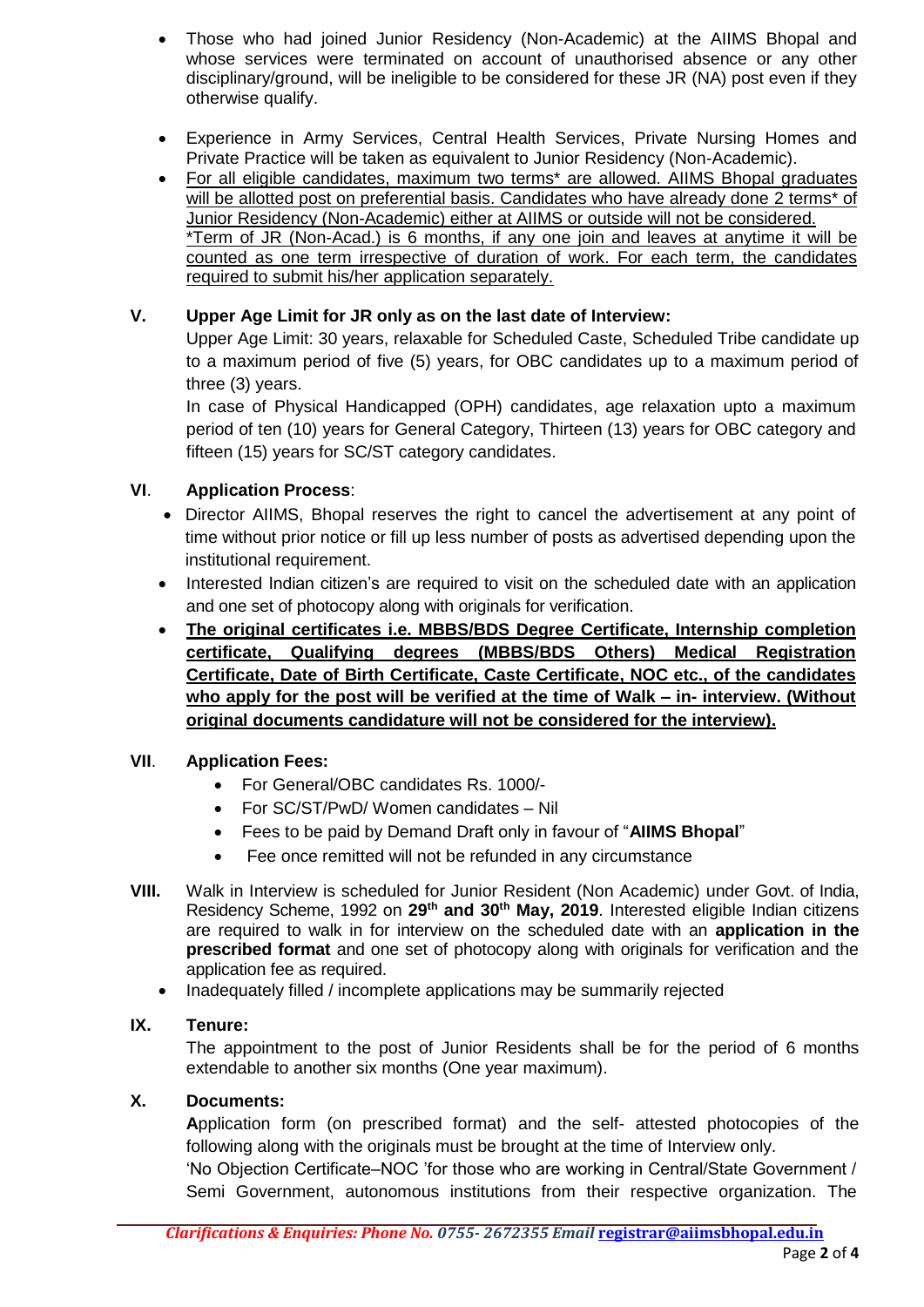candidates who are in service in any Govt. Hospital/ Institutions are required to forward/submit their application through proper channel only. The candidates will not be permitted for Interview, if they fail to produce "No Objection Certificate" from their employer on the day of Interview, during scrutiny of documents.

If it is brought to the notice of authorities at any stage that the candidate had not submitted application through proper channel, then the candidature will stand cancelled and in case of selected candidate, services will be terminated immediately.

Degree, Certificates, Mark sheets, Age proof, Caste certificate, Experience certificates and qualifying degree registration with State Medical Council is mandatory before interview and joining.

## **XI. Reservation for SC/ST/OBC/OPH (PwD) shall be applicable as per Govt. of India policy:**

1. OBC Candidates will attach certificate issued by the competent authority in the *form prescribed for Central Government jobs* along with certificate that the candidate does not belong to Creamy Layer. **Date of issue of Certificate should not be earlier** *than one year of date of interview.* 

2. For SC/ST-Certificate should be issued by Tehsildar or above rank officer in prescribed format.

3. Criteria for Orthopaedic Physically Handicapped (PwD):

- The candidate must possess a valid document certifying his/her physical disability is conforming to judgment of Supreme Court of India i.e.: "With the approval of the Ministry of Health & Family Welfare, Govt. of India vide letter no. 18018/2/2009-ME(P-1) dated 17.02.2009.
- Candidates with disability of lower limbs between 50% to 70% shall be considered and in case candidates are not available of such disability in the category, then the candidates with disability of lower limbs between 40% to 50% will also be considered as per decision in the Writ Petition (Civil) 184/2005-Dr.Kumar Sourav Vs. UOI & others in the Supreme Court of India.
- The disability certificate should be issued by a duly constituted and authorized Medical Board of the State or Central Govt. Hospitals/Institutions and countersigned by Medical Superintendent / CMO /Head of Hospital / Institution.
- The Medical Board issuing certificate shall conform to guidelines of Ministry of Social Welfare and Empowerment (Govt. of India).

## **XII. Selection procedure:**

- The aspirants of Junior Resident attending the walk-in-interview may note that in case of candidates exceeding more than 20 for one post there would be a written exam for **screening purpose and this will not carry any weightage during the interview**.
- The Junior Residency (Non-Academic) will be provided first to all the MBBS graduates of AIIMS, Bhopal who full fills the eligibility criteria.
- The merit for AIIMS, Bhopal graduates will be made on the basis of their aggregate marks in the I,II and final Professional examinations.
- Interviews will be held at AIIMS Bhopal. No TA/DA will be paid for appearing in the Interview.
- The joining of the candidates will be purely need based.
- Any vacancy arising because of non- joining by selected candidates in this selection or by resignation of candidate who had joined after selection will be offered to the candidates from the waiting list according to their merit, if any.
- All information pertaining to this advertisement including date of Interview, result, joining etc. will be displayed only on the AIIMS Bhopal website which is [www.aiimsbhopal.edu.in](http://www.aiimsbhopal.edu.in/)
- No individual intimation may be sent by AIIMS Bhopal to applicants. It will be the responsibility of applicants to keep abreast of the developments by visiting Institute website www.aiimsbhopal.edu.in regularly.